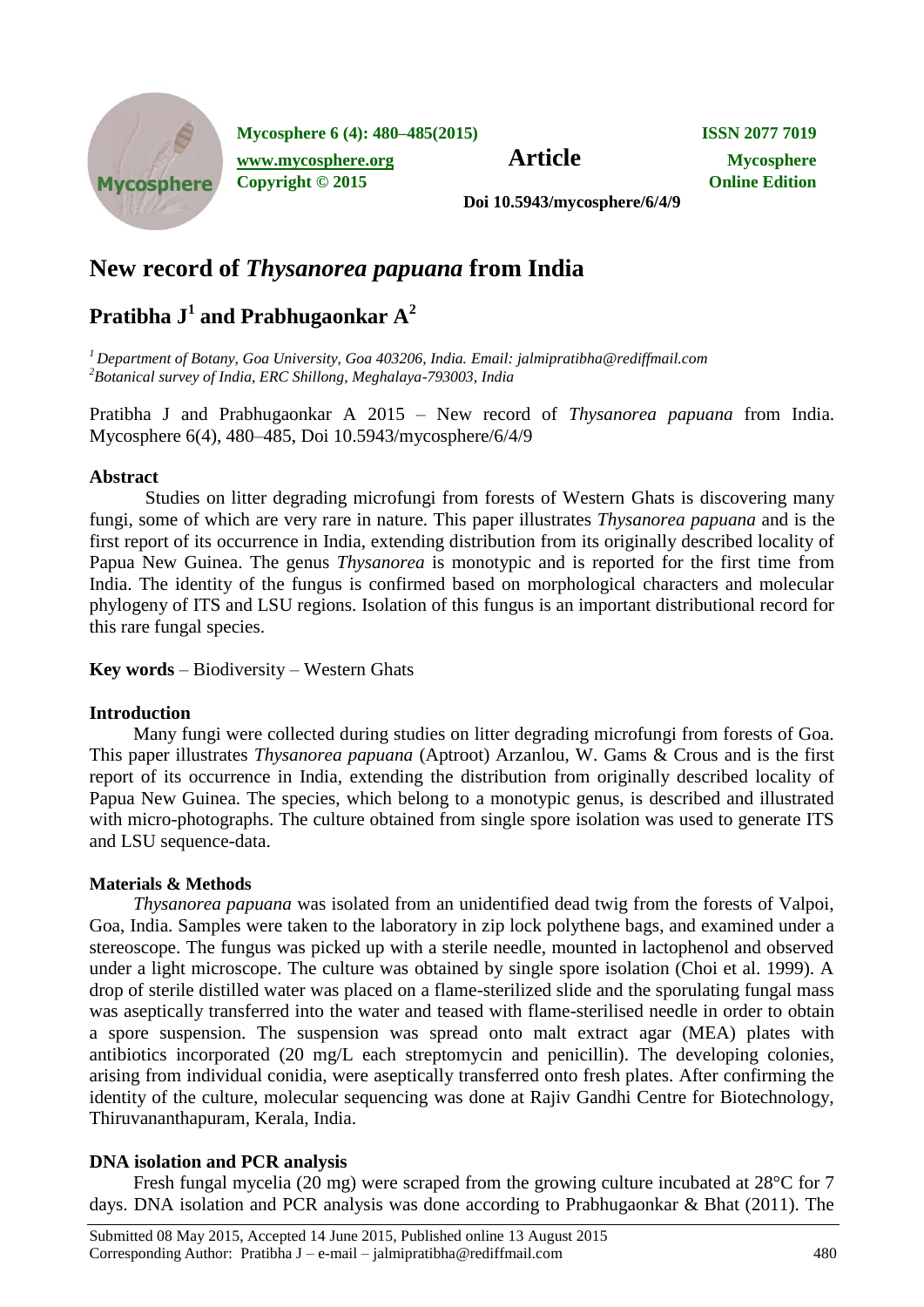

**Fig. 1** – *Thysanorea papuana*, conidiophores, conidiogenous cells and conidia.

5.8S nuclear ribosomal gene with the two flanking internal transcribed spacers (ITS) and 28S nrDNA sequence (LSU) genes were amplified and sequenced using the primer pairs ITS-1F + ITS-4R (White et al. 1990) and LR5 + LROR (Crous et al. 2009), respectively. The sequence quality was checked using Sequence Scanner Software v1 (Applied Biosystems). Sequence alignment and required editing of the obtained sequences were carried out using Geneious Pro v5.1 (Drummond et al. 2010).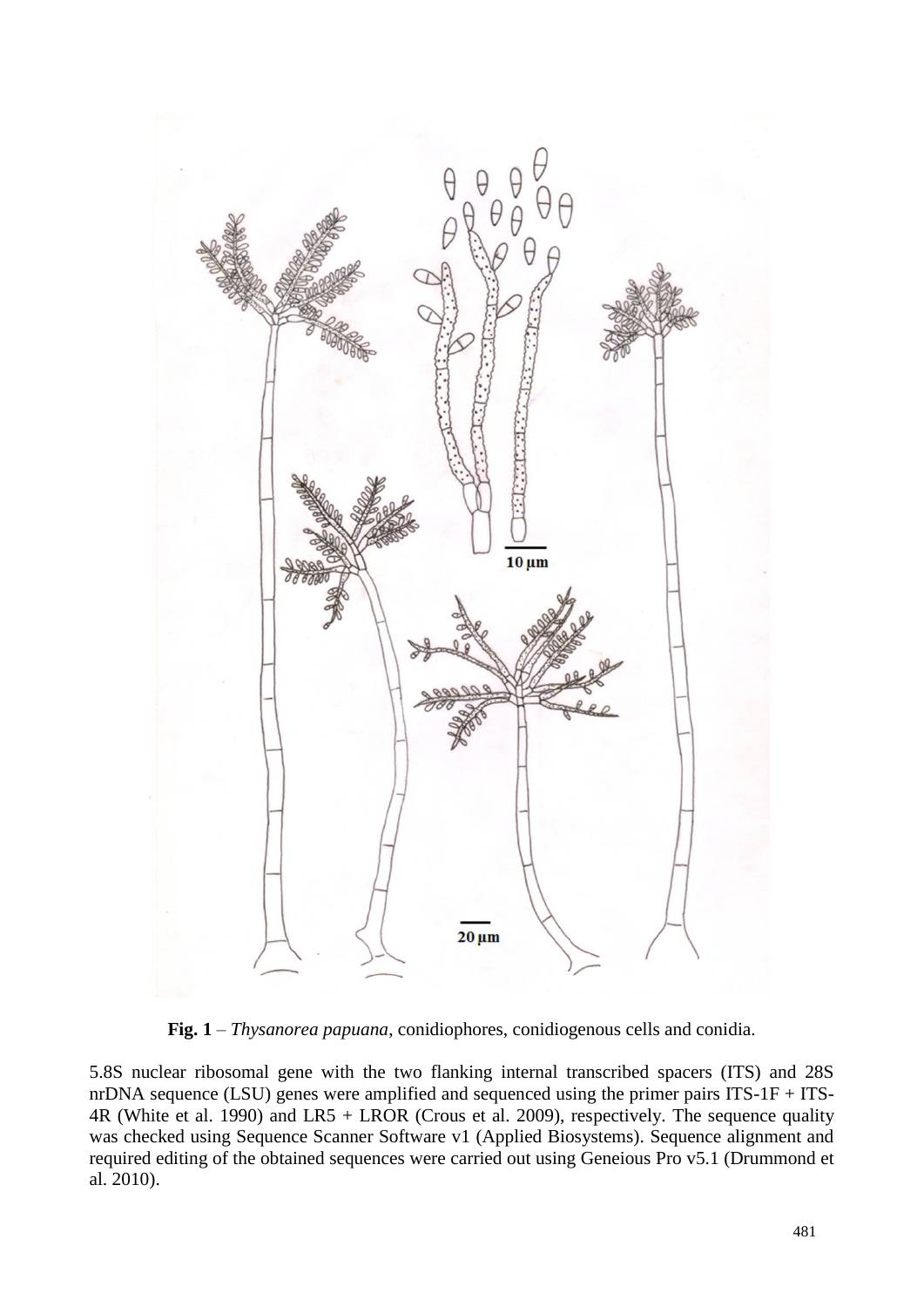

**Fig. 2** – *Thysanorea papuana*, conidiophores, conidiogenous cells and conidia.

#### **Sequence alignment and phylogenetic analysis**

The sequences were blasted in GenBank with Blastn. LSU and ITS data sets were analysed. Based on the blasts, further related sequences were assembled for each fungus. The combined data matrix was aligned using MAFFT v.7 (http://mafft.cbrc.jp/alignment/software) and manually adjusted using MEGA 6.06 to allow maximum alignment and maximum sequence similarity. A phylogenetic analysis was conducted using maximum likelihood (ML) in MEGA 6.06 (Kumar et al. 2008) with 1000 bootstrap replicates. The most suitable substitution models for the respective datasets were selected by using MEGA6.06. Tamura 3-parameter model with Gamma distribution was used in analysis. Gaps were treated as a pairwise deletion and trees were viewed with MEGA6.06. All newly generated ITS and LSU sequences used in this study are deposited in GenBank.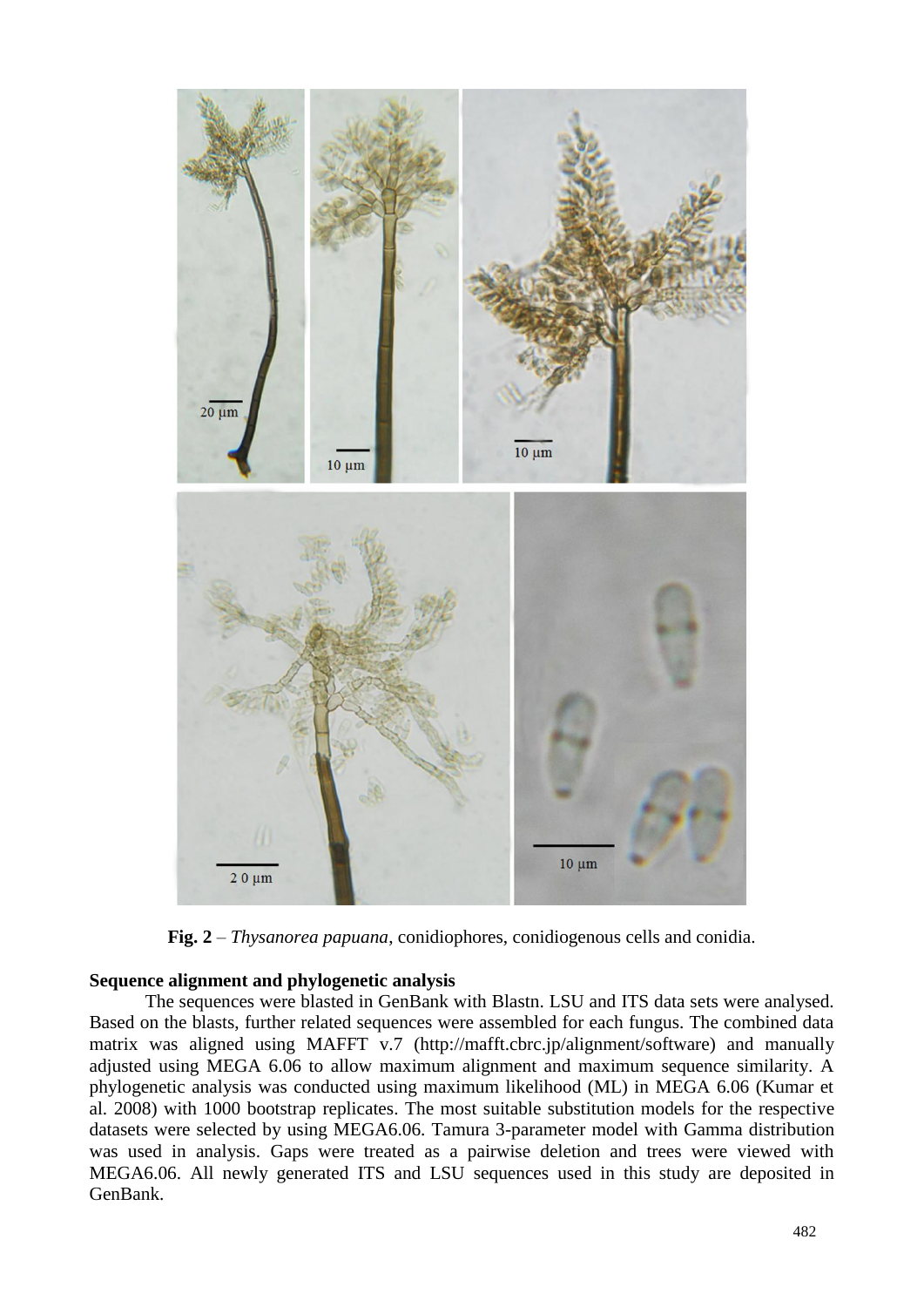

**Fig. 3** – Maximum likelihood tree of *Thysanorea papuana* and related taxa based on combined analysis of ITS and LSU sequences. Species described in this study is in bold.

### **Results**

### *Taxonomy*

*Thysanorea papuana* (Aptroot) Arzanlou, W. Gams & Crous, in Arzanlou, Groenewald, Gams, Braun, Shin & Crous, *Stud. Mycol.* 58: 80 (2007)

*Colonies* on MEA effuse, flat, dark brown, reverse dark brown, with irregular margin, attaining 1 cm diam. in 7 days at 28°C. *Colonies* on natural substrate effuse, dark brown to black, hairy. *Mycelium* partly immersed, partly superficial, composed of light brown, smooth, branched, thin-walled, 1.5–2 µm wide hyphae. *Conidiophores* macronematous, mononematous, thick-walled, septate, dark brown, smooth,  $220 - 490 \times 4 - 10$  µm, apically branched, forming a head with up to 3 levels of 30–50 μm long branchlets. *Conidiogenous cells* terminal and intercalary, thin-walled, smooth, brown at the base, paler towards the apex,  $8-20 \times 2-4$  µm, denticulate; denticles numerous, thickened, lightly pigmented, about 1 μm diam. *Conidia* solitary, thin-walled, smooth, pale brown, obovoid, always 1-septate, septa darkened and slightly raised at sides,  $6-9 \times 2-3$  µm, with a truncate base and darkened hilum, 1 μm diam.

Specimen examined – India, Goa, Valpoi on unidentified dead twig, J. Pratibha, 26 Jan 2013, Herb. No. VTL-14. (Fig. 1, Fig. 2)

Notes – Arzanlou et al. (2007) introduced the genus *Thysanorea* to accommodate *Periconiella papuana* based on partial sequences of the 28S (LSU) rRNA gene and the ITS region (ITS1, 5.8S rDNA and ITS2) and morphological characters like complex head consisting of up to six levels of branches and having dimorphic conidiophores with more or less prominent denticlelike conidiogenous loci. This fungus was collected in current study from terrestrial litter samples.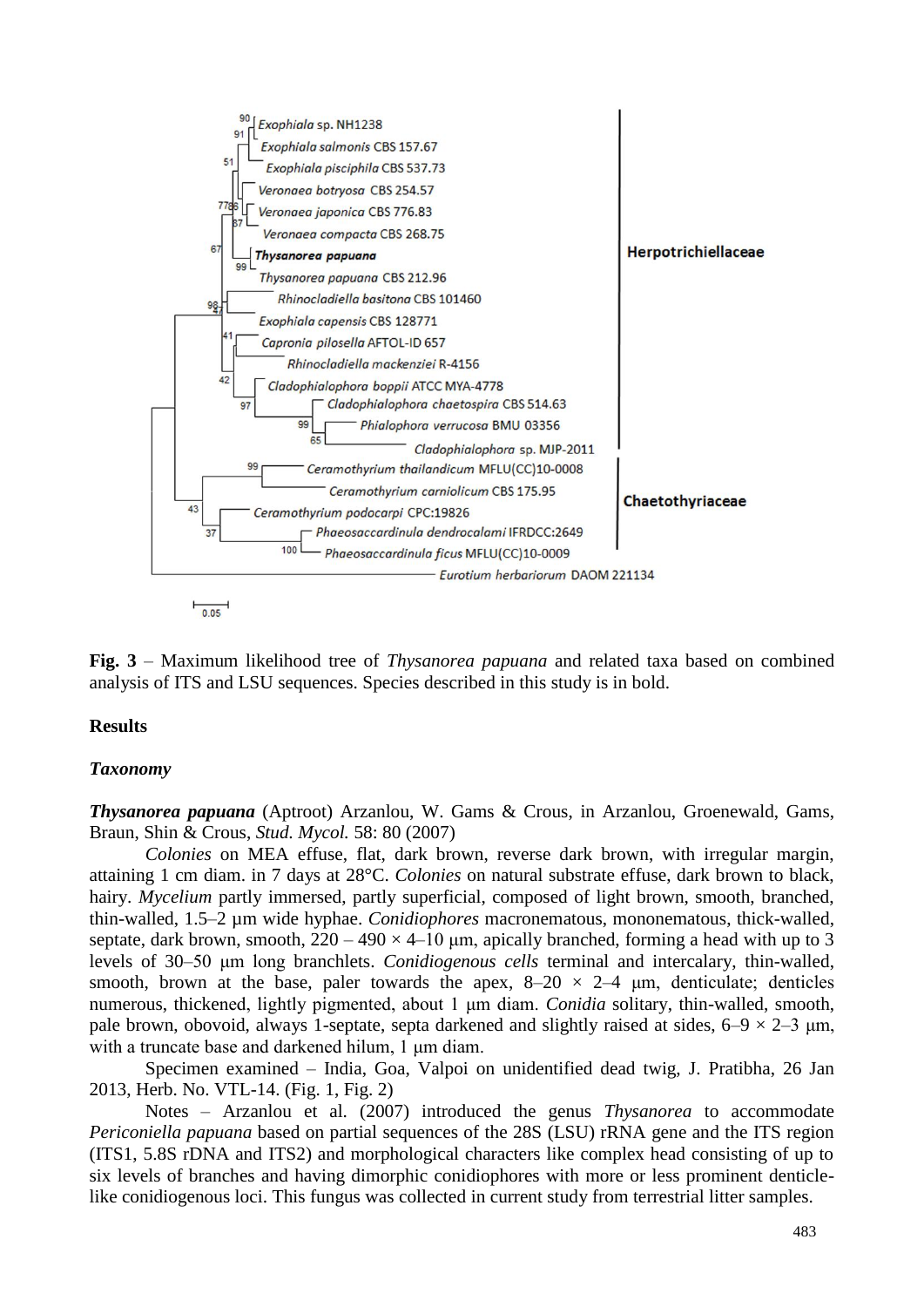#### *Phylogenetic analyses*

Twenty-two taxa are included in the phylogenetic analysis (Table 1, Fig. 3). Preliminary phylogenetic analysis showed that the fungus has affinities with the genus *Thysanorea*. *Thysanorea* was introduced to accommodate *Periconiella papuana* (Herpotrichiellaceae), which is unrelated to *P. velutina*, the type species of *Periconiella* (Mycosphaerellaceae) (Arzanlou et al. 2007). Thus, a dataset of two families Herpotrichiellaceae and Chaetothyriaceae from order Chaetothyriales was assembled. *Eurotium herbariorum* (Eurotiales) was selected as the outgroup taxon. Molecularphylogeny showed that the Indian isolate is similar to the type species *Thysanorea papuana* with 99% bootstrap support, thus confirming its identity. This forms an interesting new record to India of a fungal genus originally reported from Papua New Guinea (Arzanlou et al. 2007).

**Table 1** Origin of DNA sequences used in combined analyses of ITS and LSU. Newly deposited sequences are in bold

| <b>Taxon</b>                   | Accession no.           | <b>ITS</b>      | <b>LSU</b> |
|--------------------------------|-------------------------|-----------------|------------|
| Capronia pilosella             | AFTOL-ID <sub>657</sub> | DQ826737        | DQ823099   |
| Ceramothyrium carniolicum      | CBS 175.95              | KC978733        | KC455251   |
| Ceramothyrium podocarpi        | CPC:19826               | KC455251        | KC005795   |
| Ceramothyrium thailandicum     | MFLU(CC)10-0008         | HQ895838        | HQ895835   |
| Cladophialophora boppii        | ATCC MYA-4778           | JN882312        | JN874491   |
| Cladophialophora chaetospira   | CBS 514.63              | KF928449        | KF928513   |
| Cladophialophora sp.           | MJP-2011                | JF263533        | JF263534   |
| Eurotium herbariorum           | DAOM 221134             | JN942870        | JN938918   |
| Exophiala capensis             | CBS 128771              | JF499841        | JF499861   |
| Exophiala pisciphila           | CBS 537.73              | AF050272        | AF361052   |
| Exophiala salmonis             | CBS 157.67              | JF747137        | AY213702   |
| Exophiala sp.                  | <b>NH1238</b>           | AB488490        | AB488490   |
| Phaeosaccardinula dendrocalami | IFRDCC:2649             | KF667242        | KF667245   |
| Phaeosaccardinula ficus        | MFLU(CC)10-0009         | HQ895840        | HQ895837   |
| Phialophora verrucosa          | <b>BMU 03356</b>        | KF881928        | KJ930100   |
| Rhinocladiella basitona        | CBS 101460              | EU041806        | EU041863   |
| Rhinocladiella mackenziei      | R-4156                  | FJ427211        | FJ427212   |
| Thysanorea papuana             | <b>GUFCC 18020</b>      | <b>KR259881</b> | KR259882   |
| Thysanorea papuana             | CBS 212.96              | EU041814        | EU041871   |
| Veronaea botryosa              | CBS 254.57              | EU041816        | EU041873   |
| Veronaea compacta              | CBS 268.75              | EU041819        | EU041876   |
| Veronaea japonica              | CBS 776.83              | EU041818        | EU041875   |

#### **Acknowledgements**

Thanks are due to the University Grants Commission, New Delhi, for postdoctoral research grant support. We take this opportunity to thank Head of Department of Botany, Goa University and guide Prof. M.K. Janarthanam for supporting this work. AP is thankful to Head, BSI, ERC, Shillong and The Director, Botanical Survey of India for support.

#### **References**

Arzanlou M, Groenewald JZ, Gams W, Braun U, Shin HD, Crous PW. 2007 – Phylogenetic and morphotaxonomic revision of *Ramichloridium* and allied genera. Studies in Mycology 58, 57–93. http://dx.doi:10.3114/sim.2007.58.03

Choi YW, Hyde KD, Ho WH. 1999 – Single spore isolation of fungi. Fungal Diversity 1, 29–38.

- Crous PW, Braun U, Wingfield MJ, Wood AR, Shin HD, Summerell BA, Alfenas AC, Cumagun CJ, Groenewald JZ. 2009 – Phylogeny and taxonomy of obscure genera of microfungi. Persoonia 22, 139–161. http://dx.doi: 10.3767/003158509X461701
- Drummond AJ, Ashton B, Buxton S, Cheung M, Cooper A, Heled J, Kearse M, Moir R, Stones-Havas S, Sturrock S, Thierer T, Wilson A. 2010 – Geneious v. 5.1, available from